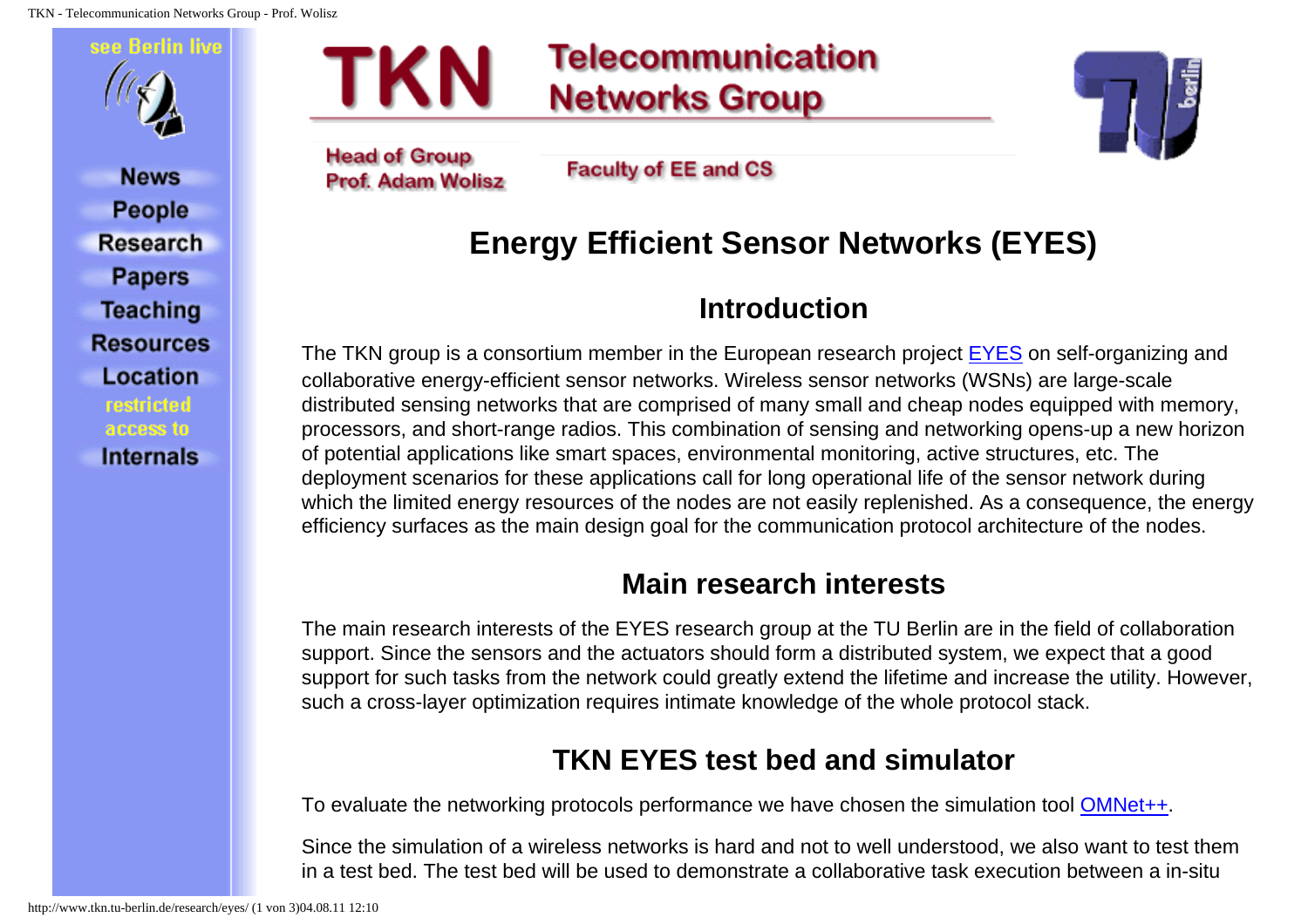EYES sensor network of low-end nodes and actuators, and small number of mobile nodes.

We plan to use a model car as a base for the mobile node. The motion of the car will be controlled by a PC104+ module. For communication with the EYES network, the mobile node will be equipped with a lowend node, exchanging the information through the serial interface with the PC104+ module.



Mobile node platform (car) EYES low-end node prototype

#### **Publications:**

- ❍ [V.Handziski, J. Polastre, J.-H. Hauer, C. Sharp, A. Wolisz, and D. Culler,](mailto:handzisk@tkn.tu-berlin.de) "Flexible Hardware Abstraction for Wireless Sensor Networks", In Proc. of 2nd European Workshop on Wireless Sensor Networks (EWSN 2005), Istanbul, Turkey, February 2005. [\(PDF](http://www.tkn.tu-berlin.de/publications/papers/flexible_hardware_abstraction.pdf))
- o [V. Handziski, A. Köpke, H. Karl, C. Frank, and W. Drytkiewicz,](mailto:handzisk@tkn.tu-berlin.de) "Improving the Energy Efficiency of Directed Diffusion Using Passive Clustering", In H. Karl, A. Willig, and A. Wolisz, editors, Proc. of 1st European Workshop on Wireless Sensor Networks (EWSN), Volume